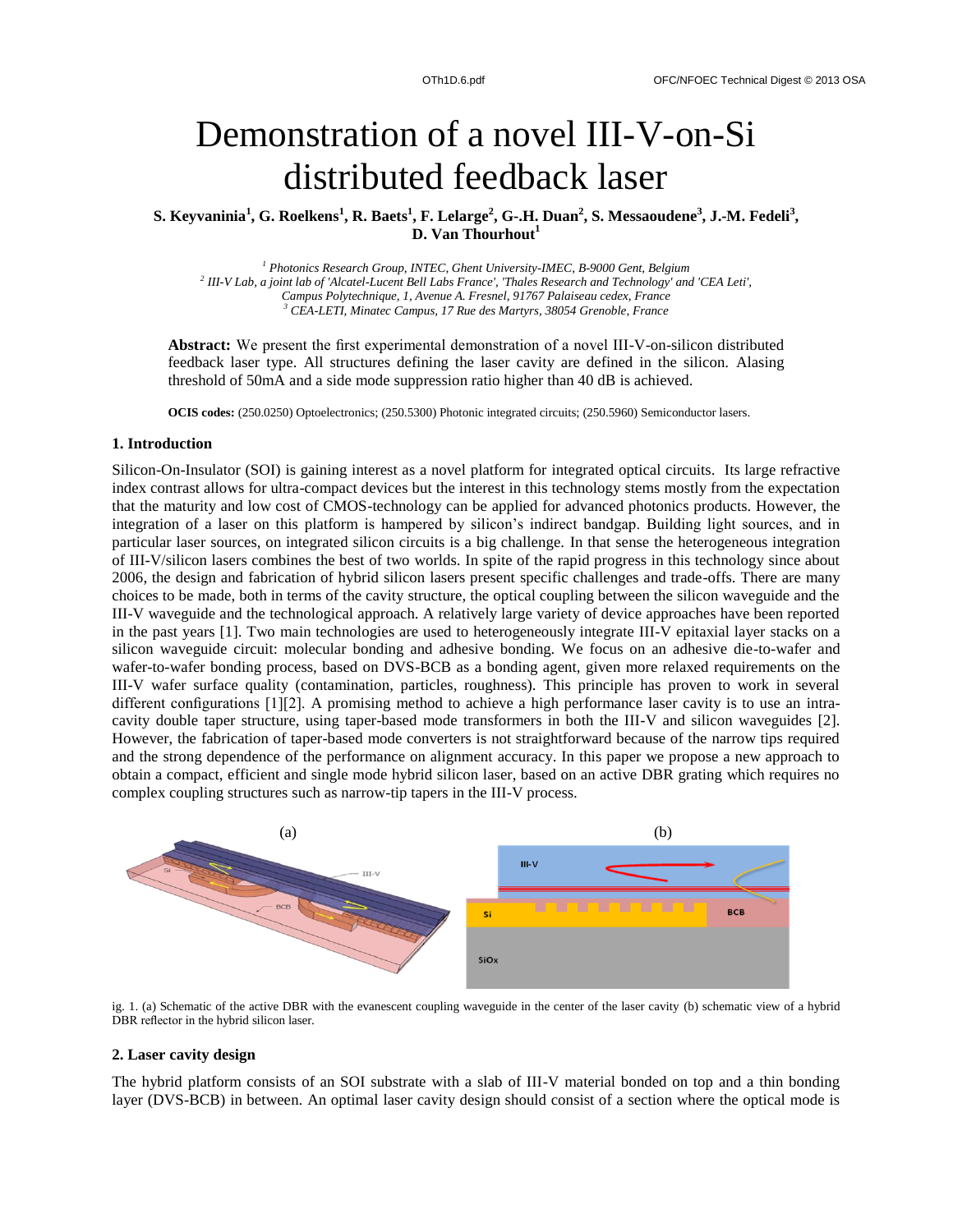completely confined to the III-V waveguide layer, while the wavelength selective feedback is provided by structures defined in the silicon, thereby taking advantage of the resolution and accuracy of lithography tools in CMOS fabs. Of course, the laser emission should also be coupled efficiently into the silicon waveguide layer. It would thus be beneficial to think of cavities that do not use an adiabatic taper to couple light between the III-V layer and the silicon waveguides. Besides using resonant cavities in the silicon [3], this can be realized in a DBR-based cavity by using two active DBR gratings with nearly 100% reflection to define the laser cavity and where an evanescent coupling interface is positioned within the laser cavity as the laser output as shown in figure 1. This hybrid laser design offers much simpler device fabrication and helps to reduce the device footprint.

### **3. Simulation Results**

We have simulated the use of DBR reflectors extensively in the context of these hybrid silicon lasers. In a crosssectional view of the structure, two waveguides can be identified: one in the silicon DBR grating and one in the active layer. In between them there is the bonding layer (DVS-BCB), as shown in Fig 1(b). The III-V region used in the simulation has a multiple quantum well (QW) double heterostructure, which consists of a p-InGaAs contact layer, a p-InP cladding, a quantum well region, and an n-InP bottom cladding layer. The QW region consists of six 8nm thick InGaAsP (1.55um bandgap wavelength) well layers separated by 10nm thick InGaAsP (Eg=1.17um bandgap wavelength) barrier layers. The thickness of both SCH layers is 100nm and the thickness of the n-InP and p-InP layers are 200nm and 1500nm respectively. The silicon rib grating has a height of 400nm, an etch depth of 180nm and a width of 3µm for the DBR parts. Simulations were performed for the cavity reflectors and the coupling section. A 2D simulation based on the open-source eigenmode solver CAMFR [4] to calculate the first-order to firstorder mode reflection of the active waveguide is shown in figure 2(a), showing the power reflection as a function of the number of periods and the DVS-BCB thickness, for a grating period of 240nm (for Bragg reflection at 1.55μm), 50% duty cycle and an etch depth of 180nm. The coupling constant  $\kappa$  for two different silicon waveguide heights and two different grating etch depths versus DVS-BCB thickness is plotted in figure 2 (b).



Fig. 2. (a) Grating reflection as a function of the number of grating periods and DVS-BCB thickness (b) Coupling constant  $\kappa$  for a hybrid grating simulated for different grating cross-sections versus DVS-BCB thickness.

#### **3. Fabrication and measurement results**

The SOI substrate (200 mm wafer manufactured by SOITEC) is composed of a 400 nm mono-crystalline silicon layer on top of a 2µm thick buried oxide layer on a silicon substrate. The fabrication process begins with the processing of the SOI wafer incorporating a 400 nm thick silicon waveguide layer in a CMOS pilot line. The silicon rib waveguides have a height of 400nm and an etch depth of 180nm. Also the DBR-gratings defining the laser cavity were etched 180nm deep in the 400nm thick silicon layer and had a period of 240nm. Afterwards, a  $SiO<sub>2</sub>$ cladding layer was deposited and the wafer was planarized using chemical mechanical polishing (CMP) and an extra wet etching step to reach the silicon waveguide level before bonding. The III-V membrane layer is bonded onto the silicon waveguide circuit using an adhesive BCB die-to-wafer bonding approach [2]. The III–V region consists of the layers as described in the simulation section. After bonding and InP substrate removal, a SiNx hard mask was defined using 320 nm UV contact lithography. ICP etching was used to etch through the InGaAs layer, the InP pdoped layer and the MQW layer using CH4:H2. Figure 3 shows a microscope image of the fabricated device and a scanning electron microscope (SEM) picture of the coupling section in the silicon layer. The active waveguide is encapsulated with DVS-BCB. GeAu/Ni and Ti/Pt/Au contacts were used for the n and p-sides respectively. In this first electrically pumped prototype, the silicon DBR-mirrors were 2 µm wide, had a period of 240nm and were etched 180nm deep in a 400nm high rib waveguide. Each mirror was 350 µm long and both mirrors were separated from each other by 120µm. In the middle between both mirrors we inserted a compact wedge type outcoupling